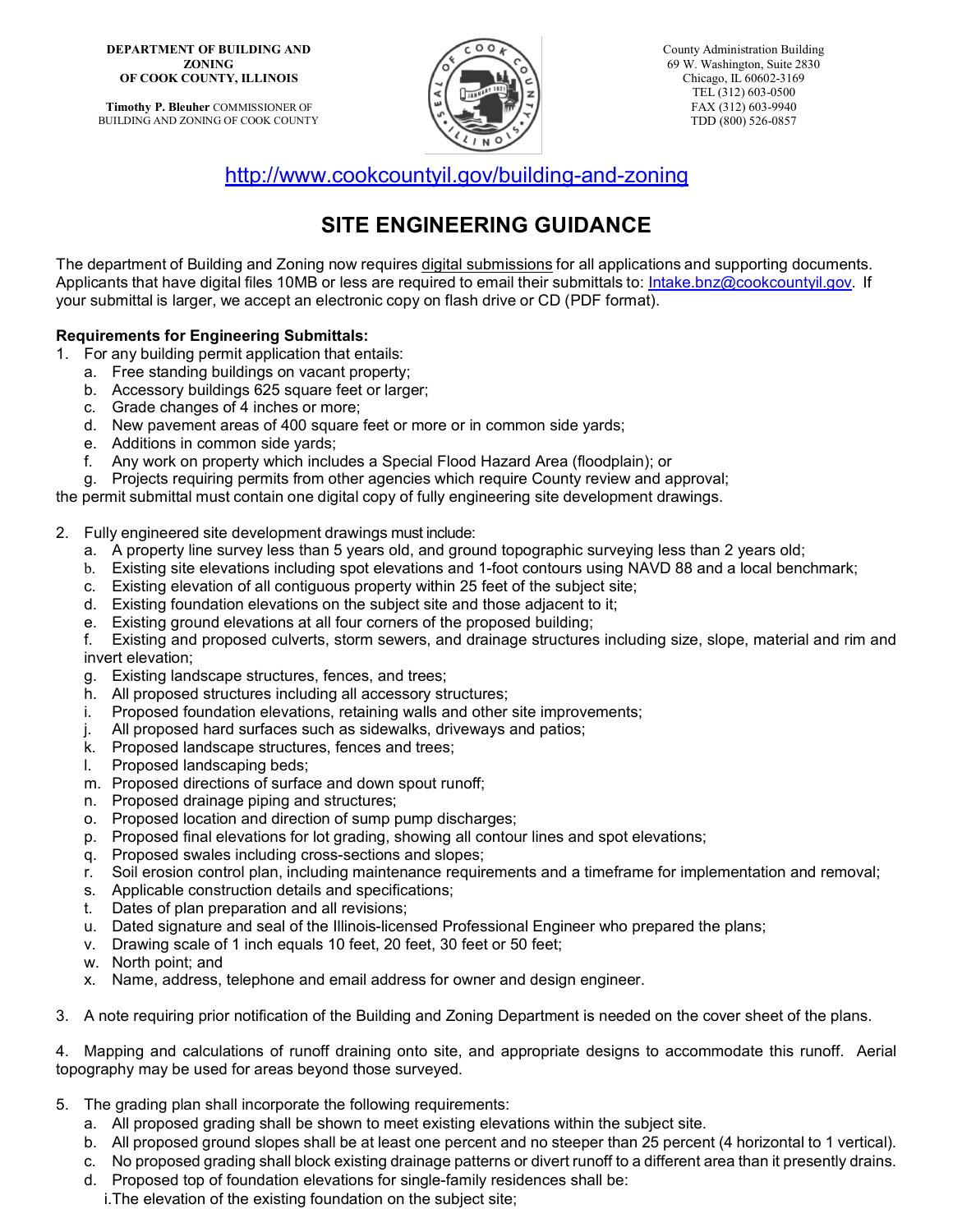ii.An average of the existing top of foundation elevations of the houses on both sides of the subject site;

- iii.When there is an existing house on only one side, the proposed top of foundation shall be no more than 1 foot above the existing house or 1 foot above existing grade, whichever is lower;
- iv.When there are no existing houses on either side, the proposed top of foundation shall be no more than 1 foot above existing grade.

Any deviation from this requirement will require written justification by the design engineer and is subject to approval by the County.

e. All downspouts shall be shown and shall be directed to the front or rear of the property. Erosion shall be mitigated with splash blocks. Where downspouts would otherwise discharge to impervious surfaces, they shall be connected directly to underground piping and the discharge directed to pervious surfaces. All downspout discharges shall be a minimum of 10 feet from property lines.

f. Sump pumps shall discharge at grade a minimum of 10 feet from property lines unless a connection to a storm sewer is required or permitted by the owner of the storm sewer system. All such discharges shall include temporary and permanent erosion control measures.

g. Underground drainage piping shall include structures or cleanouts at all bends and junctions.

6. Work on property which includes a Special Flood Hazard Area (floodplain) needs to follow additional design requirements, including those in Chapter 106 of the Code of Ordinances of Cook County, Illinois, the Watershed Management Ordinance of the Metropolitan Water Reclamation District of Greater Chicago, the Illinois Department of Natural Resources – Office of Water Resources, and the Federal Emergency Management Agency.

- 7. The soil erosion and sediment control plan shall include, at a minimum:
	- a. A stabilized construction entrance, silt fence, ditch checks and inlet protection, including appropriate details for these measures.
	- b. A schedule of erosion control implementation tied to growing seasons and the construction schedule.

c. A plan and schedule for removal of control measures upon completion of the work and establishment of vegetative cover to at least 75 percent coverage.

8. Permission to remove trees 6 inches in diameter is needed from the County. The application for this approval is a separate process from engineering submittal and review.

9. A Watershed Management Permit is needed from the Metropolitan Water Reclamation District of Greater Chicago for all work which meets the MWRD's permit thresholds. The applicant needs to check the current Watershed Management Ordinance for these thresholds and the applicable requirements.

10. Copies of all outside agency permits are needed, including from water and sewer utilities and roadway agencies. Work in Maine, Northfield, Palos, Schaumburg, Wheeling or Worth Townships require approvals from those agencies prior to submittal of Building and Zoning permit application.

11. A complete response to each prior comment is needed with all resubmittals. Responses such as "noted" or "revised" are considered incomplete and will result in the resubmittal being rejected. Each response needs to describe the change made and the location of the change. If changes have been made pursuant to reviews from other agencies, those changes need to be detailed and explained, and a copy of the relevant review document needs to be included. All current changes need to be clouded and numbered to match the revision number.

12. After the foundation has been installed and prior to the construction of flooring or walls, a **Building Spot Survey** must be submitted to the Chief Plan Examiner of Building & Zoning. The survey must locate the foundation on the lot giving all front, side and rear yard dimensions, each wall segment length and the elevation at the top of foundation. The survey must be sealed and signed by a registered land surveyor or engineer. The contractor MUST NOT PROCEED WITH CONSTRUCTION until spot survey is approved, and applicant is authorized by the Building Inspector, electronic submission required.

13. The builder/owner shall submit a **Final Grade Survey** prior to obtaining a Certificate of Occupancy for the lot to the Chief Plan Examiner of Building & Zoning. The Final Grade Survey shall include the following:

- a. All one foot contour lines, all topography, all inlets, catch basins, clean outs and associated piping
- b. All site features such as: swales, retaining walls, drainage infrastructure
- c. The elevation of all drainage break points and drainage arrows within the lot
- d. Stamp and signature of a registered land surveyor or a registered professional engineer, indicating the following statement: *"The grading of the lot and drainage therefrom has been completed and fully complies with the design*  submitted for the lot." The date of signature, license number and license expiration date shall also be indicated.
- e. Electronic submission required.